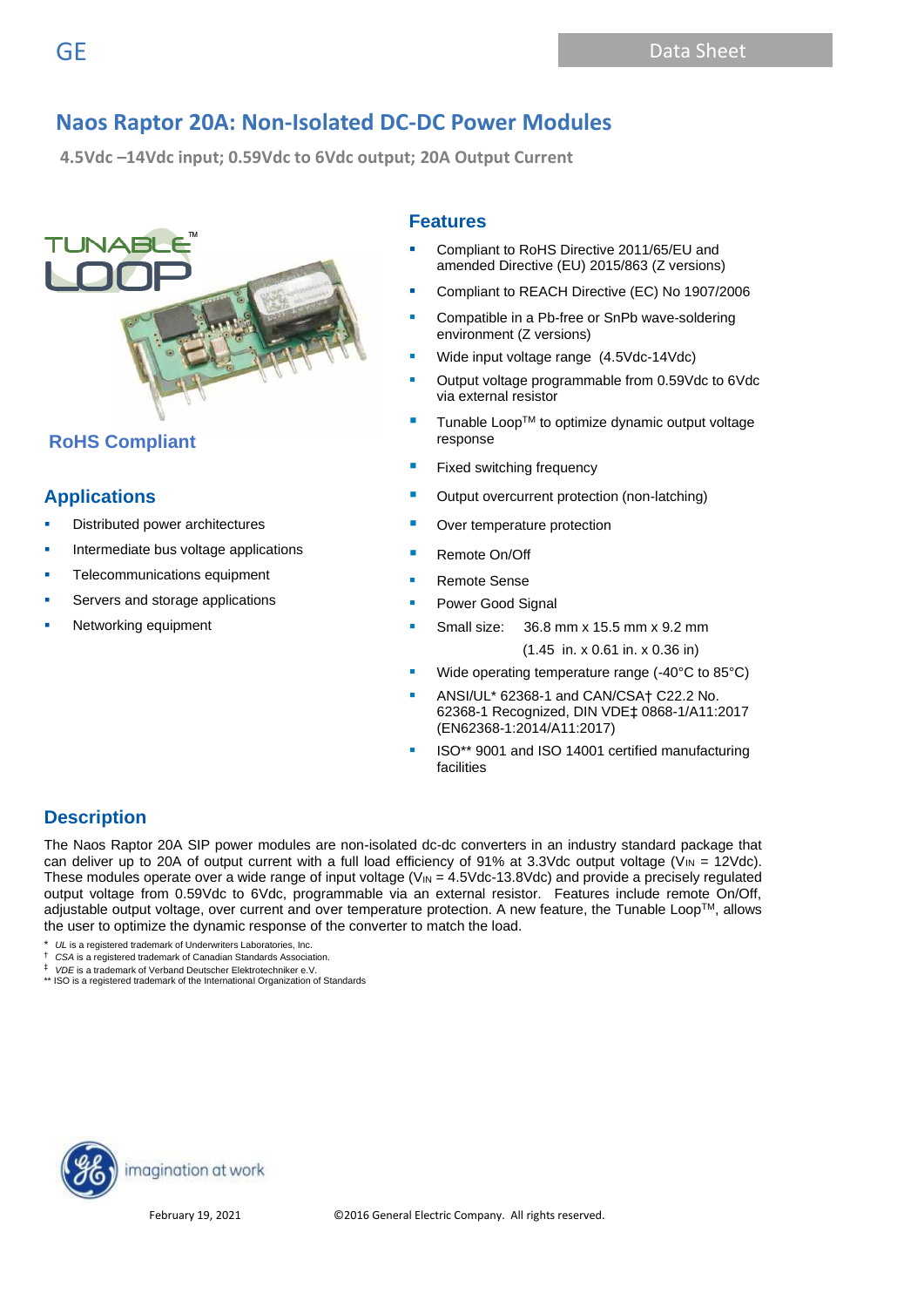**4.5Vdc –14Vdc input; 0.59Vdc to 6Vdc output; 20A Output Current**

# **Absolute Maximum Ratings**

Stresses in excess of the absolute maximum ratings can cause permanent damage to the device. These are absolute stress ratings only, functional operation of the device is not implied at these or any other conditions in excess of those given in the operations sections of the data sheet. Exposure to absolute maximum ratings for extended periods can adversely affect the device reliability.

| <b>Parameter</b>                     | <b>Device</b> | Symbol          | Min    | <b>Max</b> | Unit |
|--------------------------------------|---------------|-----------------|--------|------------|------|
| Input Voltage                        |               |                 |        |            |      |
| Continuous                           | All           | $V_{\text{IN}}$ | $-0.3$ | 15         | Vdc  |
| <b>Operating Ambient Temperature</b> | ΑIΙ           | I д             | -40    | 85         | °C   |
| (see Thermal Considerations section) |               |                 |        |            |      |
| Storage Temperature                  | All           | I sta           | -55    | 125        | °C   |

# **Electrical Specifications**

Unless otherwise indicated, specifications apply over all operating input voltage, resistive load, and temperature conditions.

| <b>Parameter</b>                                                                                                                                                        | <b>Device</b>         | Symbol                   | Min | <b>Typ</b> | Max  | Unit   |
|-------------------------------------------------------------------------------------------------------------------------------------------------------------------------|-----------------------|--------------------------|-----|------------|------|--------|
| <b>Operating Input Voltage</b>                                                                                                                                          | All                   | $V_{IN}$                 | 4.5 | 12.0       | 13.8 | Vdc    |
| Maximum Input Current                                                                                                                                                   | All                   | $I_{IN,max}$             |     |            | 20   | Adc    |
| $(V_{IN} = V_{IN, min}$ to $V_{IN, max}$ , $I_0 = I_{O, max}$ $V_{O, set} = 3.3$ Vdc)                                                                                   |                       |                          |     |            |      |        |
| Input No Load Current                                                                                                                                                   | $V_{O,set} = 0.6$ Vdc | I <sub>IN, No load</sub> |     | 50         |      | mA     |
| $(V_{IN} = 12Vdc, IO = 0$ , module ON)                                                                                                                                  | $V_{O,set} = 5.0$ Vdc | I <sub>IN.No load</sub>  |     | 110        |      | mA     |
| Input Stand-by Current                                                                                                                                                  | All                   | I <sub>IN,stand-by</sub> |     | 6.08       |      | mA     |
| $(V_{IN} = 12Vdc$ , module disabled)                                                                                                                                    |                       |                          |     |            |      |        |
| Inrush Transient                                                                                                                                                        | All                   | 1 <sup>2</sup> t         |     |            | 1    | $A^2s$ |
| Input Reflected Ripple Current, peak-to-peak<br>(5Hz to 20MHz, 1µH source impedance; $V_{IN, min}$ to<br>$V_{IN, max, 10} = I_{Omax}$ ; See Test configuration section) | All                   |                          |     | 34.4       |      | mAp-p  |
| Input Ripple Rejection (120Hz)                                                                                                                                          | All                   |                          |     | 43         |      | dB     |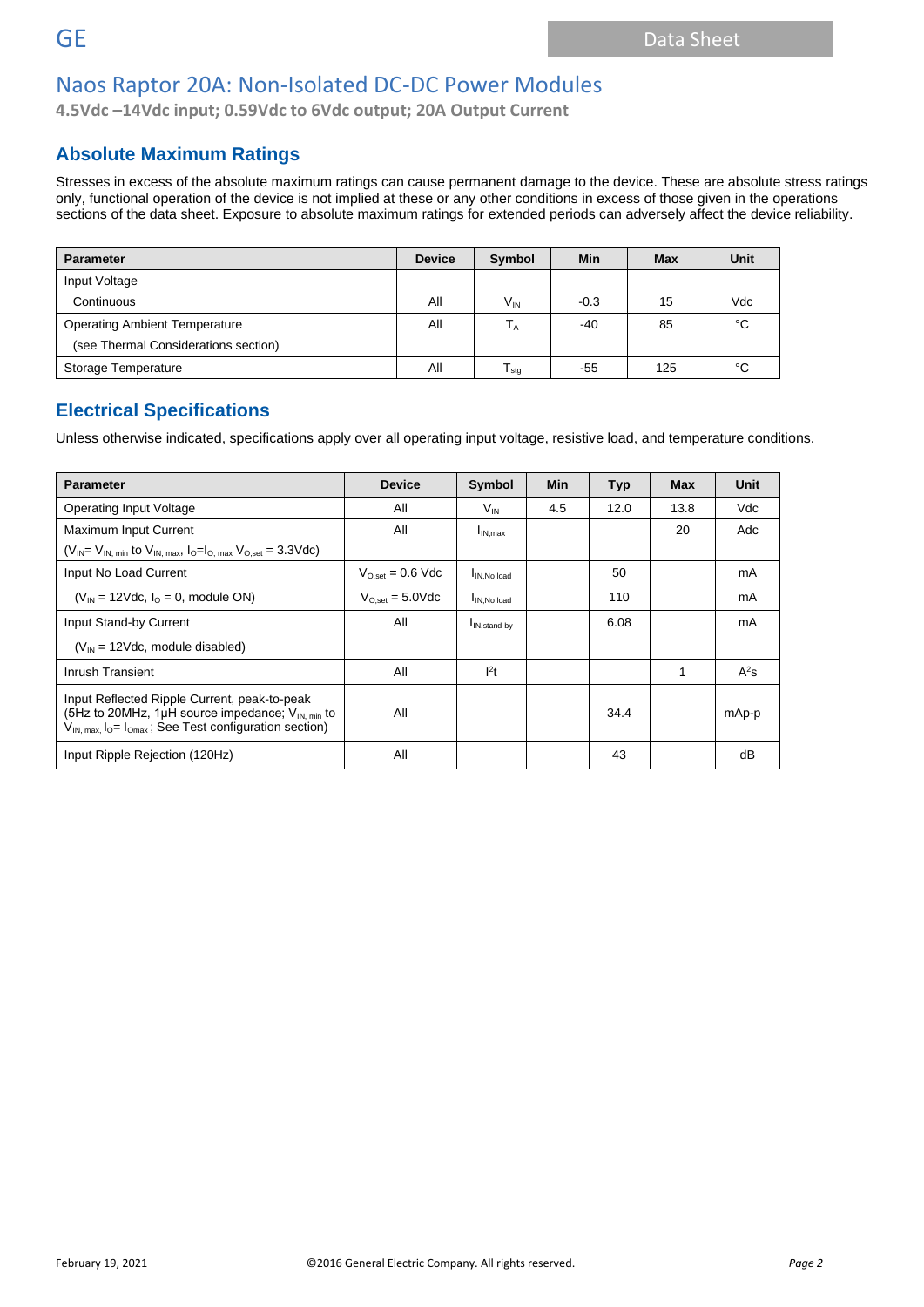**4.5Vdc –14Vdc input; 0.59Vdc to 6Vdc output; 20A Output Current**

## **Electrical Specifications** (continued)

| <b>Parameter</b>                                                                                    | <b>Device</b>                | <b>Symbol</b>            | Min         | <b>Typ</b> | Max    | Unit                                           |
|-----------------------------------------------------------------------------------------------------|------------------------------|--------------------------|-------------|------------|--------|------------------------------------------------|
| Output Voltage Set-point (with 0.5% tolerance<br>for external resistor used to set output voltage)  | All                          | $V_{O.}$ set             | $-1.5$      |            | $+1.5$ | % V <sub>O, set</sub>                          |
| Output Voltage                                                                                      | All                          | $V_{O, set}$             | $-3.0$      |            | $+3.0$ | $% V_{O, set}$                                 |
| (Over all operating input voltage, resistive load,<br>and temperature conditions until end of life) |                              |                          |             |            |        |                                                |
| <b>Adjustment Range</b>                                                                             | All                          | $V_{\rm O}$              | 0.59        |            | 6      | Vdc                                            |
| Selected by an external resistor                                                                    |                              |                          |             |            |        |                                                |
| Output Regulation (for $V_0 \geq 2.5V$ )                                                            |                              |                          |             |            |        |                                                |
| Line $(V_{IN} = V_{IN. min}$ to $V_{IN. max}$ )                                                     | All                          |                          | $-0.2$      |            | $+0.2$ | $% V_{O, set}$                                 |
| Load $(I_0 = I_0$ min to $I_0$ max                                                                  | All                          |                          |             |            | 0.8    | $%$ $V_{O.}$ set                               |
| Output Regulation (for $V_0 < 2.5V$ )                                                               |                              |                          |             |            |        |                                                |
| Line $(V_{IN} = V_{IN. min}$ to $V_{IN. max}$ )                                                     | All                          |                          | -5          |            | +5     | mV                                             |
| Load $(I_0=I_0_{min}$ to $I_0_{max}$                                                                | All                          |                          |             |            | 20     | mV                                             |
| Output Ripple and Noise on nominal output                                                           |                              |                          |             |            |        |                                                |
| $(V_{IN} = V_{IN, nom}$ and $I_0 = I_{O, min}$ to $I_{O, max}$ , Cout = 0µF)                        |                              |                          |             |            |        |                                                |
| Peak-to-Peak (5Hz to 20MHz bandwidth)                                                               | $V_0 = 0.59V$                |                          |             |            | 20     | $mV_{\rm pk\text{-}pk}$                        |
| Peak-to-Peak (5Hz to 20MHz bandwidth)                                                               | $V_0 = 1.2V$                 |                          |             |            | 23     | $mV_{pk-pk}$                                   |
| Peak-to-Peak (5Hz to 20MHz bandwidth)                                                               | $V_0 = 1.8V$                 |                          |             |            | 25     | $mV_{pk-pk}$                                   |
| Peak-to-Peak (5Hz to 20MHz bandwidth)                                                               | $V_0 = 2.5V$                 |                          |             |            | 30     | $\mathsf{mV}_{\mathsf{pk}\text{-}\mathsf{pk}}$ |
| Peak-to-Peak (5Hz to 20MHz bandwidth)                                                               | $V_0 = 3.3V$                 |                          |             |            | 40     | $mV_{pk-pk}$                                   |
| Peak-to-Peak (5Hz to 20MHz bandwidth)                                                               | $V_0 = 5.0V$                 |                          |             |            | 50     | $mV_{pk-pk}$                                   |
| Peak-to-Peak (5Hz to 20MHz bandwidth)                                                               | $V_0 = 6.0V$                 |                          |             |            | 60     | $mV_{pk-pk}$                                   |
| External Capacitance <sup>1</sup>                                                                   |                              |                          |             |            |        |                                                |
| Without the Tunable Loop™                                                                           |                              |                          |             |            |        |                                                |
| $ESR \ge 1 m\Omega$                                                                                 | All                          | $C_{O. max}$             |             |            | 300    | μF                                             |
| With the Tunable Loop™                                                                              |                              |                          |             |            |        |                                                |
| $ESR \geq 0.15$ m $\Omega$                                                                          | All                          | $C_{O, max}$             | 0           |            | 1500   | μF                                             |
| $ESR \ge 10 \text{ m}\Omega$                                                                        | All                          | $C_{O, max}$             | 0           |            | 10000  | μF                                             |
| <b>Output Current</b>                                                                               | All                          | $\mathsf{I}_\circ$       | $\mathbf 0$ |            | 20     | Adc                                            |
| Output Current Limit Inception (Hiccup Mode)                                                        | All                          | $I_{\text{O, lim}}$      |             | 140        |        | % $I_0$                                        |
| <b>Output Short-Circuit Current</b>                                                                 | All                          | $I_{\text{O, S/c}}$      |             | 1.1        |        | Arms                                           |
| (V <sub>o</sub> ≤250mV) (Hiccup Mode)                                                               |                              |                          |             |            |        |                                                |
| $(Vin=9Vdc)$<br>Efficiency                                                                          | $V_{O,set} = 0.59Vdc$        | η                        |             | 72.7       |        | %                                              |
| $V_{IN}$ = 12Vdc, T <sub>A</sub> =25°C                                                              | $V_{O,set} = 1.2$ Vdc        | η                        |             | 82.3       |        | ℅                                              |
| $I_{\text{O}}=I_{\text{O. max}}$ , $V_{\text{O}}=V_{\text{O. set}}$                                 | $V_{O,set} = 1.8$ Vdc        | η                        |             | 87.5       |        | $\%$                                           |
|                                                                                                     | $V_{O.set} = 2.5 \text{Vdc}$ | η                        |             | 90.2       |        | %                                              |
|                                                                                                     | $V_{O,set} = 3.3 \text{Vdc}$ | η                        |             | 92.1       |        | %                                              |
|                                                                                                     | $V_{O,set} = 5.0$ Vdc        | η                        |             | 94.3       |        | %                                              |
|                                                                                                     | $V_{O,set} = 6.0$ Vdc        | η                        |             | 95.0       |        | %                                              |
| <b>Switching Frequency</b>                                                                          | All                          | $\mathsf{f}_\mathsf{sw}$ |             | 600        |        | kHz                                            |

**<sup>1</sup> External capacitors may require using the new Tunable LoopTM feature to ensure that the module is stable as well as getting the best transient response. See the Tunable LoopTM section for details.**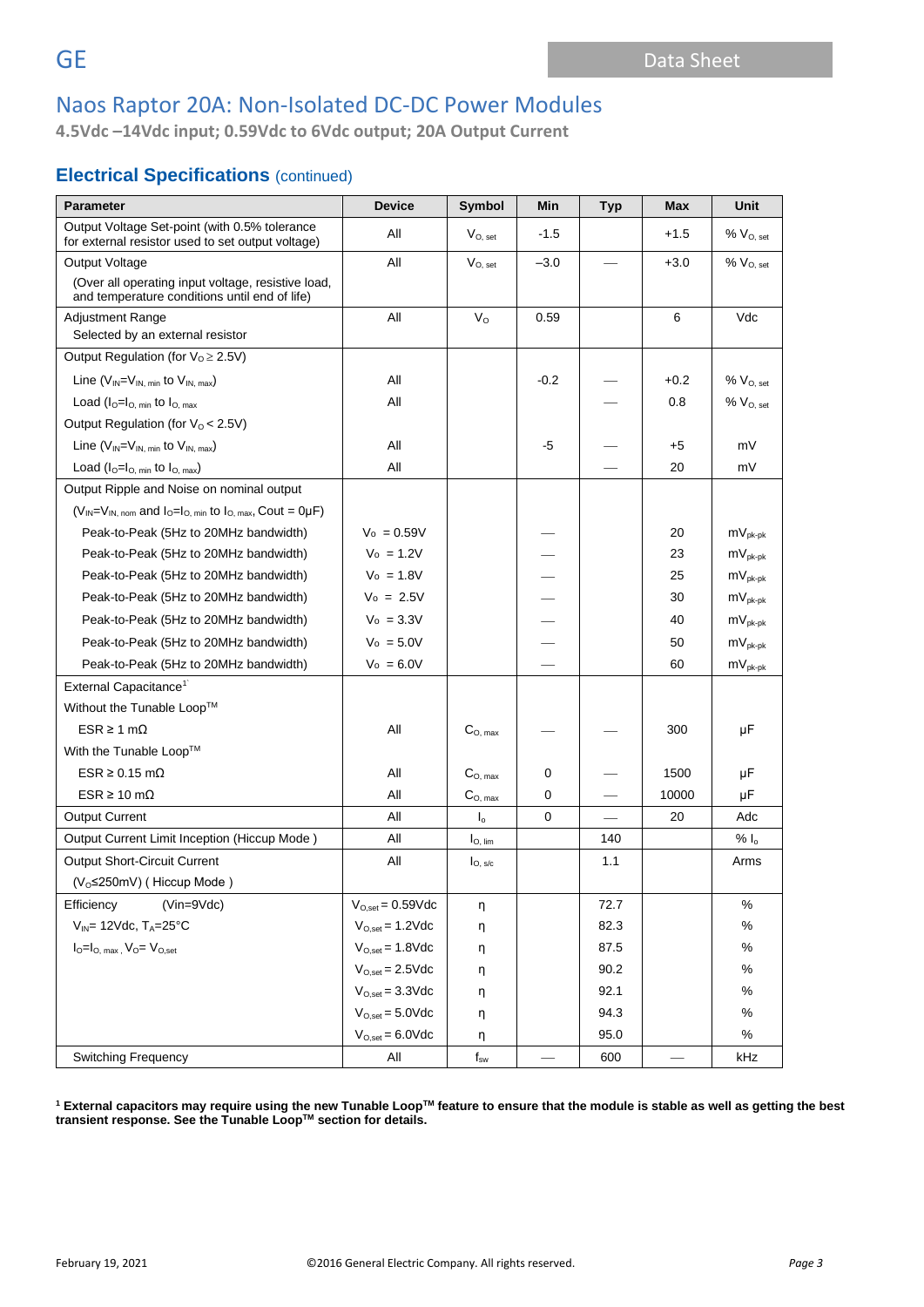**4.5Vdc –14Vdc input; 0.59Vdc to 6Vdc output; 20A Output Current**

# **General Specifications**

| <b>Parameter</b>                                                                                                                                                            | Min | <b>Typ</b> | Max                      | Unit      |
|-----------------------------------------------------------------------------------------------------------------------------------------------------------------------------|-----|------------|--------------------------|-----------|
| Calculated MTBF (V <sub>IN</sub> =12V, V <sub>0</sub> =5Vdc, $I_0$ =0.8 $I_0$ <sub>max</sub> , T <sub>A</sub> =40 <sup>o</sup> C) Per<br>Telcordia Issue 2, Method I Case 3 |     | 16.061.773 |                          | Hours     |
| Weight                                                                                                                                                                      |     | 6.6(0.23)  | $\overline{\phantom{a}}$ | $q$ (oz.) |

# **Feature Specifications**

Unless otherwise indicated, specifications apply over all operating input voltage, resistive load, and temperature conditions. See Feature Descriptions for additional information.

| <b>Parameter</b>                                                                                                                                                                    | <b>Device</b> | Symbol                | Min         | <b>Typ</b>     | <b>Max</b> | <b>Unit</b>           |
|-------------------------------------------------------------------------------------------------------------------------------------------------------------------------------------|---------------|-----------------------|-------------|----------------|------------|-----------------------|
| On/Off Signal Interface<br>$(V_{IN} = V_{IN, min}$ to $V_{IN, max}$ ; open collector or equivalent,                                                                                 |               |                       |             |                |            |                       |
| Signal referenced to GND)                                                                                                                                                           |               |                       |             |                |            |                       |
| Logic High (On/Off pin open - Module ON)                                                                                                                                            |               |                       |             |                |            |                       |
| Input High Current                                                                                                                                                                  | All           | IІн                   | $\Omega$    |                | 0.5        | mA                    |
| Input High Voltage                                                                                                                                                                  | All           | <b>V<sub>IH</sub></b> | 1.0         |                | 5.5        | $\vee$                |
| Logic Low (Module OFF)                                                                                                                                                              |               |                       |             |                |            |                       |
| Input Low Current                                                                                                                                                                   | All           | ÌЩ                    |             |                | 200        | μA                    |
| Input Low Voltage                                                                                                                                                                   | All           | VIL                   | $-0.3$      |                | 0.4        | V                     |
| PwGood (Power Good)<br>Signal Interface Open Collector/Drain<br>PwGood = High = Power Good<br>PwGood = Low = Power Not Good                                                         |               |                       |             |                |            |                       |
| Logic level low voltage, $I_{sink} = 5$ mA                                                                                                                                          |               |                       | $\mathbf 0$ |                | 0.35       | $\vee$                |
| Sink Current, PwGood = low                                                                                                                                                          |               |                       |             |                | 10         | mA                    |
| Turn-On Delay and Rise Times<br>$(V_{IN} = V_{IN, nom}, I_0 = I_{O, max}, V_0$ to within $\pm 1\%$ of steady state)                                                                 |               |                       |             |                |            |                       |
| Case 1: On/Off input is enabled and then<br>input power is applied (delay from instant at<br>which $V_{IN} = V_{IN. min}$ until $V_0 = 10\%$ of $V_0$ , set)                        | All           | Tdelay                |             | 2              | 3          | msec                  |
| Case 2: Input power is applied for at least one second<br>and then the On/Off input is enabled (delay from instant<br>at which On/Off is enabled until $V_0 = 10\%$ of $V_0$ , set) | All           | Tdelay                |             | $\overline{2}$ | 3          | msec                  |
| Output voltage Rise time (time for V <sub>o</sub> to rise from<br>10% of Vo, set to 90% of Vo, set)                                                                                 | All           | Trise                 |             | 3              | 6          | msec                  |
| Output voltage overshoot<br>$I_{\text{O}} = I_{\text{O, max}}$ ; $V_{\text{IN, min}} - V_{\text{IN, max}}$ , $T_{\text{A}} = 25 \text{ °C}$                                         |               |                       |             |                | 0.5        | % V <sub>O, set</sub> |
| Remote Sense Range                                                                                                                                                                  | All           |                       |             |                | 0.5        | V                     |
| Over Temperature Protection                                                                                                                                                         | All           | $T_{ref}$             |             | 130            |            | °C                    |
| (See Thermal Considerations section)                                                                                                                                                |               |                       |             |                |            |                       |
| Input Undervoltage Lockout                                                                                                                                                          |               |                       |             |                |            |                       |
| Turn-on Threshold                                                                                                                                                                   | All           |                       |             | 4.2            |            | Vdc                   |
| <b>Turn-off Threshold</b>                                                                                                                                                           | All           |                       |             | 4.1            |            | Vdc                   |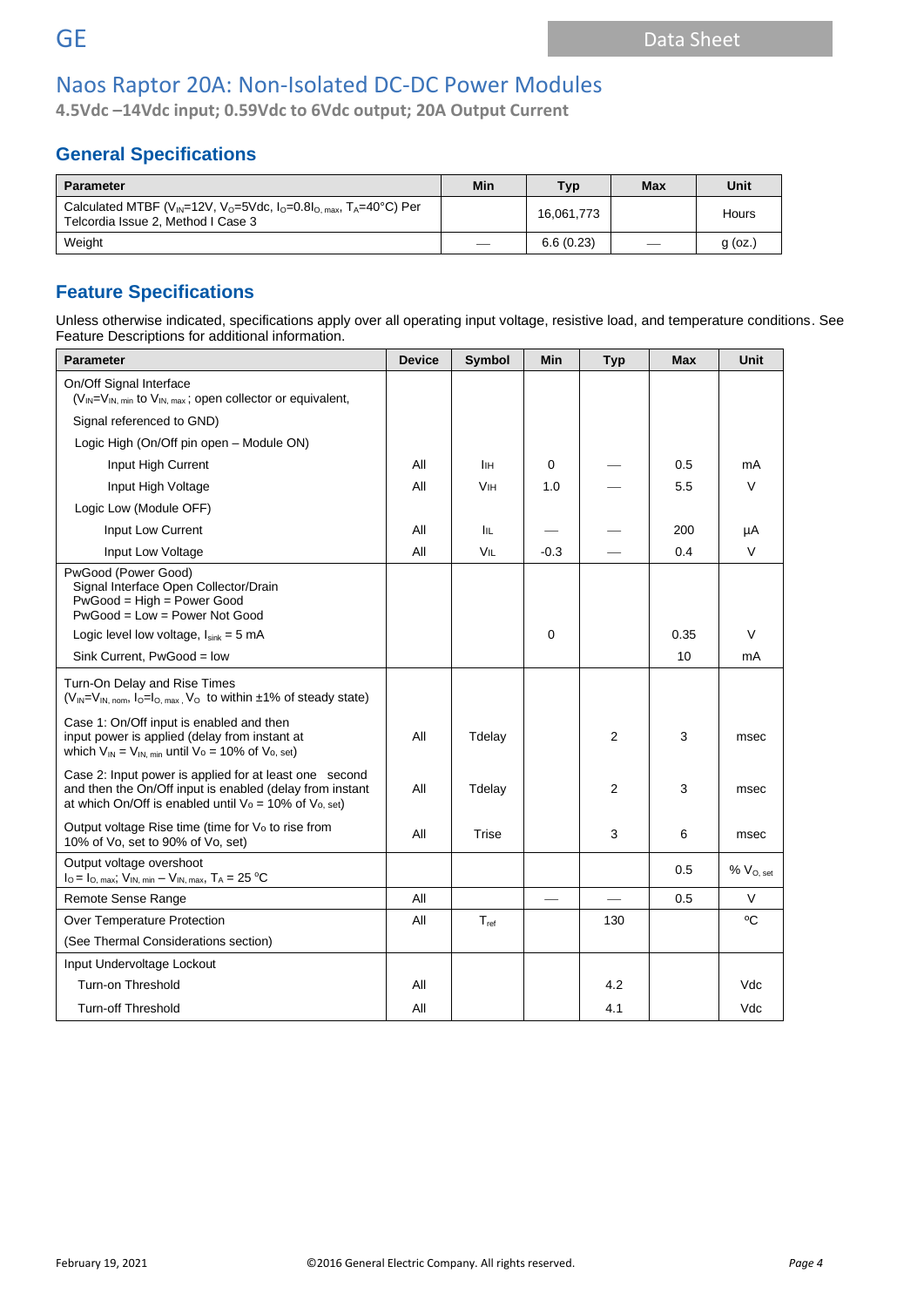**4.5Vdc –14Vdc input; 0.59Vdc to 6Vdc output; 20A Output Current**

### **Characteristic Curves**

The following figures provide typical characteristics for the Naos Raptor 20A modules at 0.6Vout and 25ºC.

22





OUTPUT CURRENT, I $_{\rm O}$  (A)  $_{\rm AMBIENT}$  temperature, T $_{\rm A}$   $^{\rm O}$ C





**Figure 3. Typical output ripple and noise (V<sub>IN</sub> = 9V, l<sub>o</sub> = Io,max).**



**Figure 5. Typical Start-up Using On/Off Voltage (I<sup>o</sup> = Io,max).**

**Figure 1. Converter Efficiency versus Output Current. Figure 2. Derating Output Current versus Ambient** 



**Figure 4. Transient Response to Dynamic Load Change from 0% to 50% to 0% with VIN=9V.**



**Figure 6. Typical Start-up Using Input Voltage (V<sub>IN</sub> = 9V, I<sup>o</sup> = Io,max).**

INPUT VOLTAGE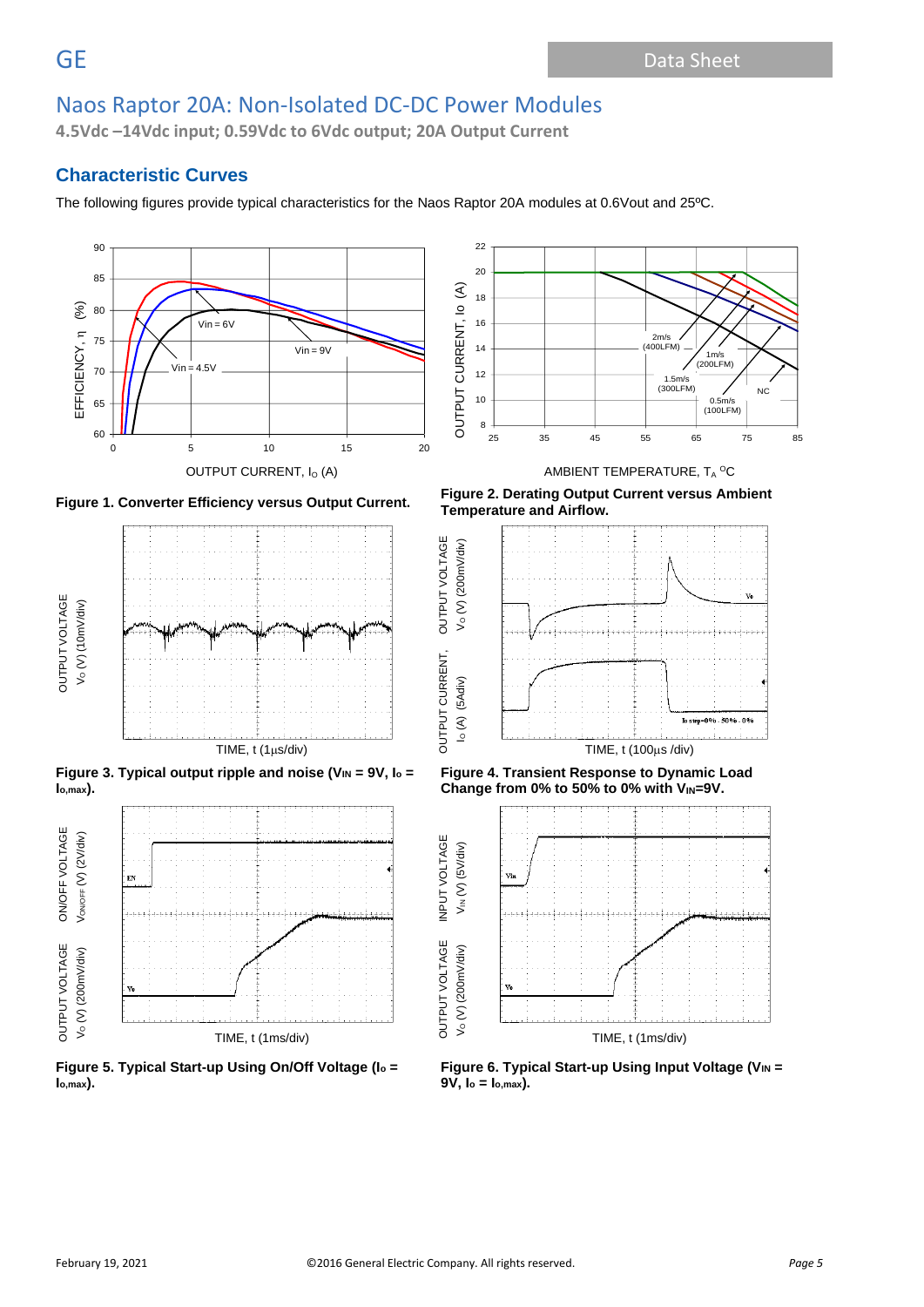**4.5Vdc –14Vdc input; 0.59Vdc to 6Vdc output; 20A Output Current**

## **Characteristic Curves (continued)**

The following figures provide typical characteristics for the Naos Raptor 20A modules at 1.2Vout and 25ºC.









**Figure 9. Typical output ripple and noise (V<sub>IN</sub> = 12V, l<sub>o</sub> = Io,max).**



**Figure 11. Typical Start-up Using On/Off Voltage (I<sup>o</sup> = Io,max).**

**Figure 7. Converter Efficiency versus Output Current. Figure 8. Derating Output Current versus Ambient Temperature and Airflow.**



**Figure 10. Transient Response to Dynamic Load Change from 0% to 50% to 0% with VIN=12V.**



**Figure 12. Typical Start-up Using Input Voltage (V<sub>IN</sub> = 12V, I<sup>o</sup> = Io,max).**

OUTPUT CURRENT, OUTPUT VOLTAGE

**OUTPUT VOLTAGE** 

OUTPUT VOLTAGE INPUT VOLTAGE

INPUT VOLTAGE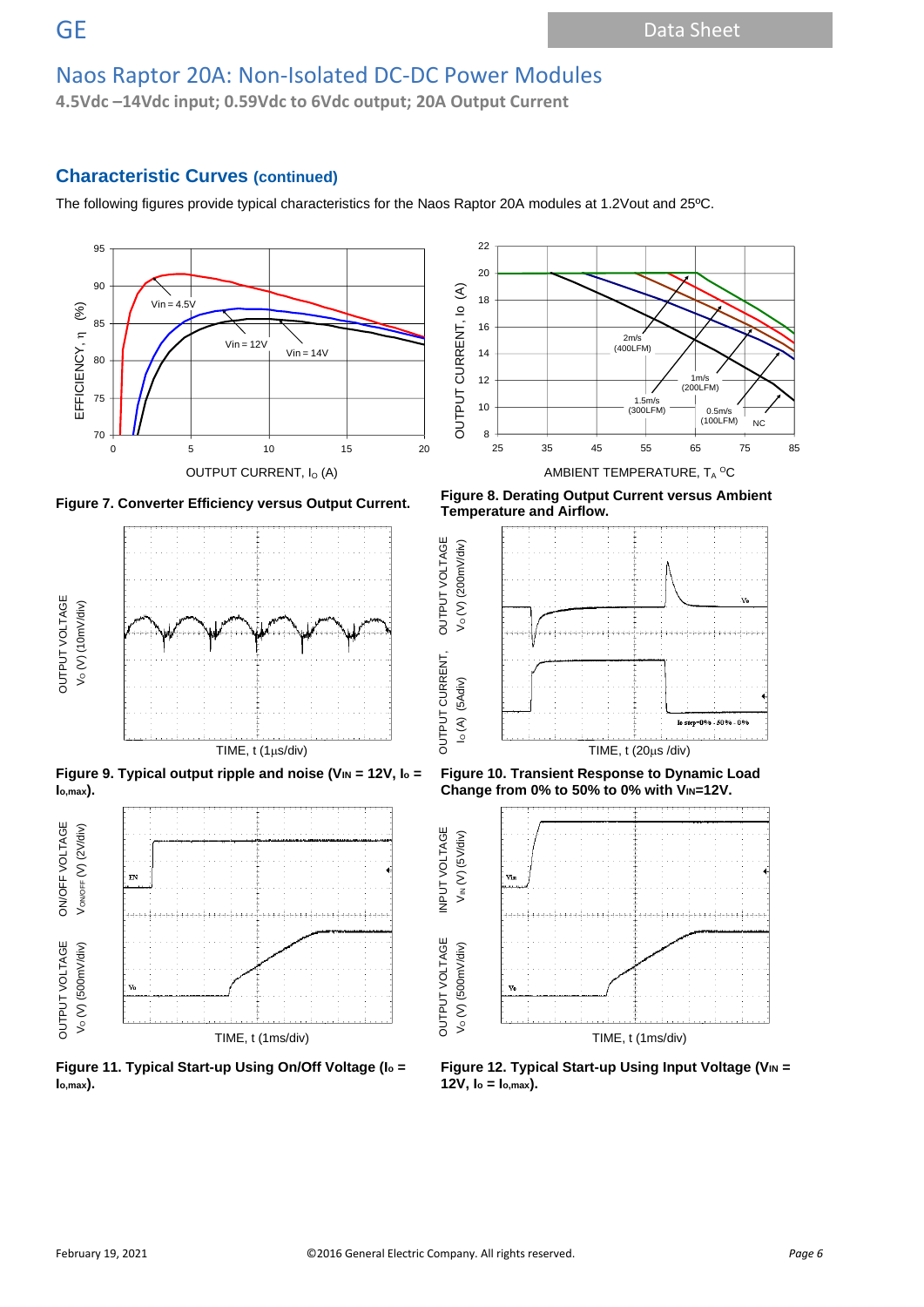**4.5Vdc –14Vdc input; 0.59Vdc to 6Vdc output; 20A Output Current**

### **Characteristic Curves (continued)**

The following figures provide typical characteristics for the Naos Raptor 20A modules at 1.8Vout and at 25ºC.

**OUTPUT VOLTAGE** 













**Figure 15. Typical output ripple and noise (V<sub>IN</sub> = 12V, l<sub>o</sub> = Io,max).**



**Figure 17. Typical Start-up Using On/Off Voltage (I<sup>o</sup> = Io,max).**

**Figure 13. Converter Efficiency versus Output Current. Figure 14. Derating Output Current versus Ambient Temperature and Airflow.**



**Figure 16. Transient Response to Dynamic Load**  Change from 0% to 50% to 0% with  $V_{\text{IN}}$ =12V.



**Figure 18. Typical Start-up Using Input Voltage (V<sub>IN</sub> = 12V, I<sup>o</sup> = Io,max).**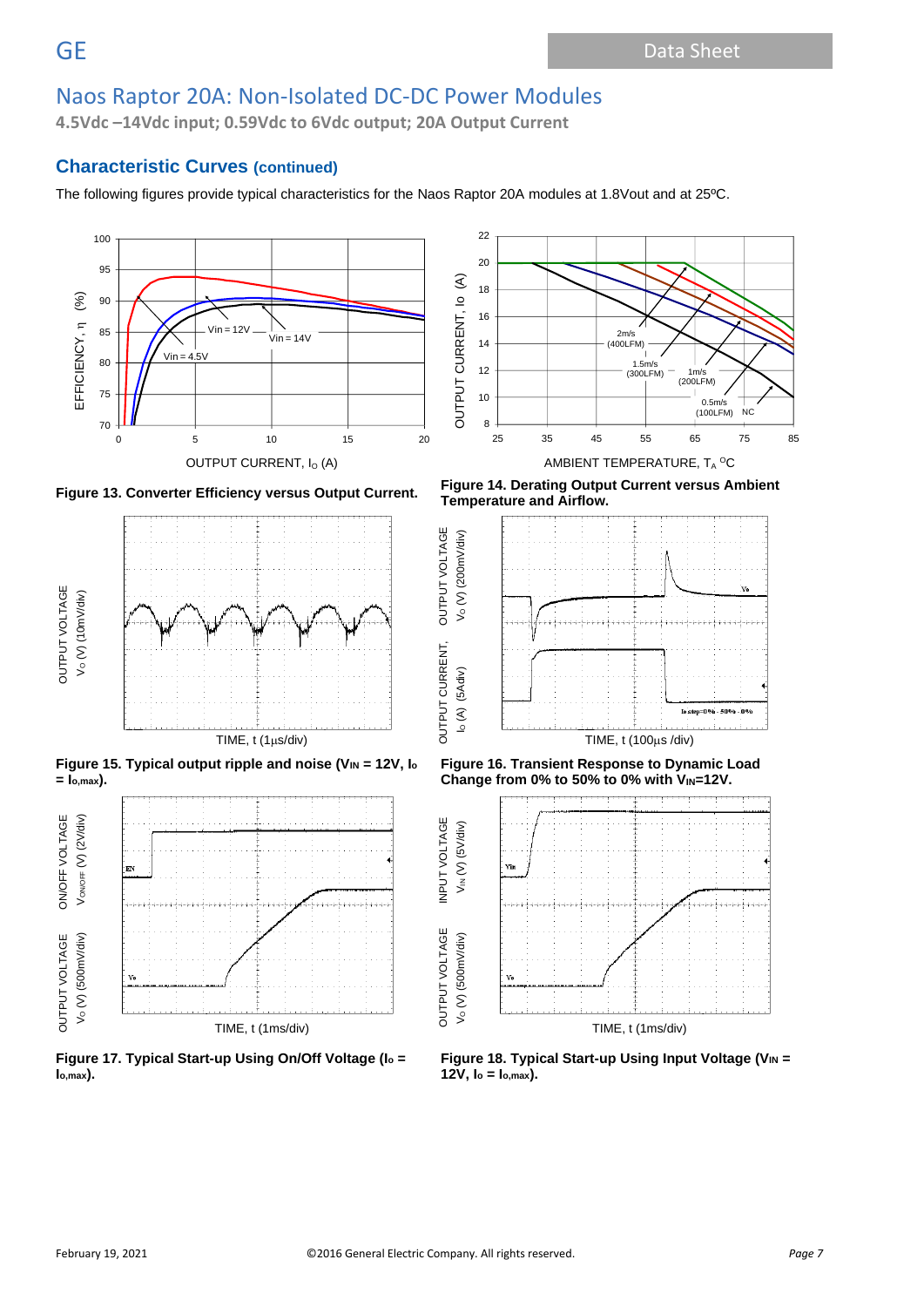**4.5Vdc –14Vdc input; 0.59Vdc to 6Vdc output; 20A Output Current**

### **Characteristic Curves (continued)**

The following figures provide thermal derating curves for Naos Raptor 20A modules at 2.5Vout and 25ºC.

**OUTPUT VOLTAGE** 











**Figure 23. Typical Start-up Using On/Off Voltage (I<sup>o</sup> = Io,max).**



**Figure 19. Converter Efficiency versus Output Current. Figure 20. Derating Output Current versus Ambient Temperature and Airflow.**



**Figure 22. Transient Response to Dynamic Load Change from 0% to 50% to 0% with VIN=12V.**



**Figure 24. Typical Start-up Using Input Voltage (VIN = 12V, I<sup>o</sup> = Io,max).**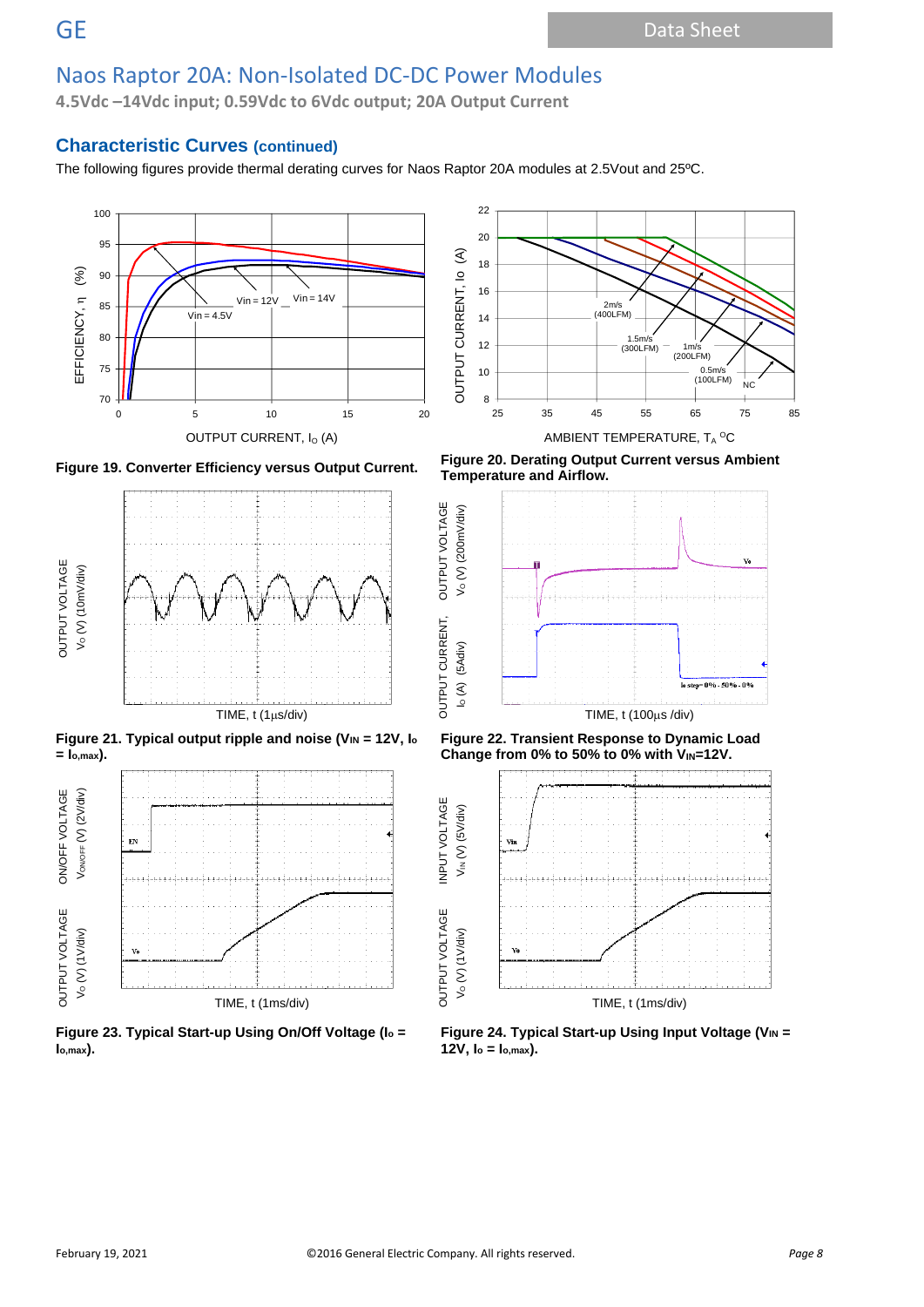**4.5Vdc –14Vdc input; 0.59Vdc to 6Vdc output; 20A Output Current**

### **Characteristic Curves (continued)**

The following figures provide thermal derating curves for Naos Raptor 20A modules at 3.3Vout and 25ºC.







**Figure 27. Typical output ripple and noise (VIN = 12V, I<sup>o</sup> = Io,max).**



**Figure 29. Typical Start-up Using On/Off Voltage (I<sup>o</sup> = Io,max).**







**Figure 28. Transient Response to Dynamic Load Change from 0% to 50% to 0% with VIN=12V.**



**Figure 30. Typical Start-up Using Input Voltage (VIN = 12V, I<sup>o</sup> = Io,max).**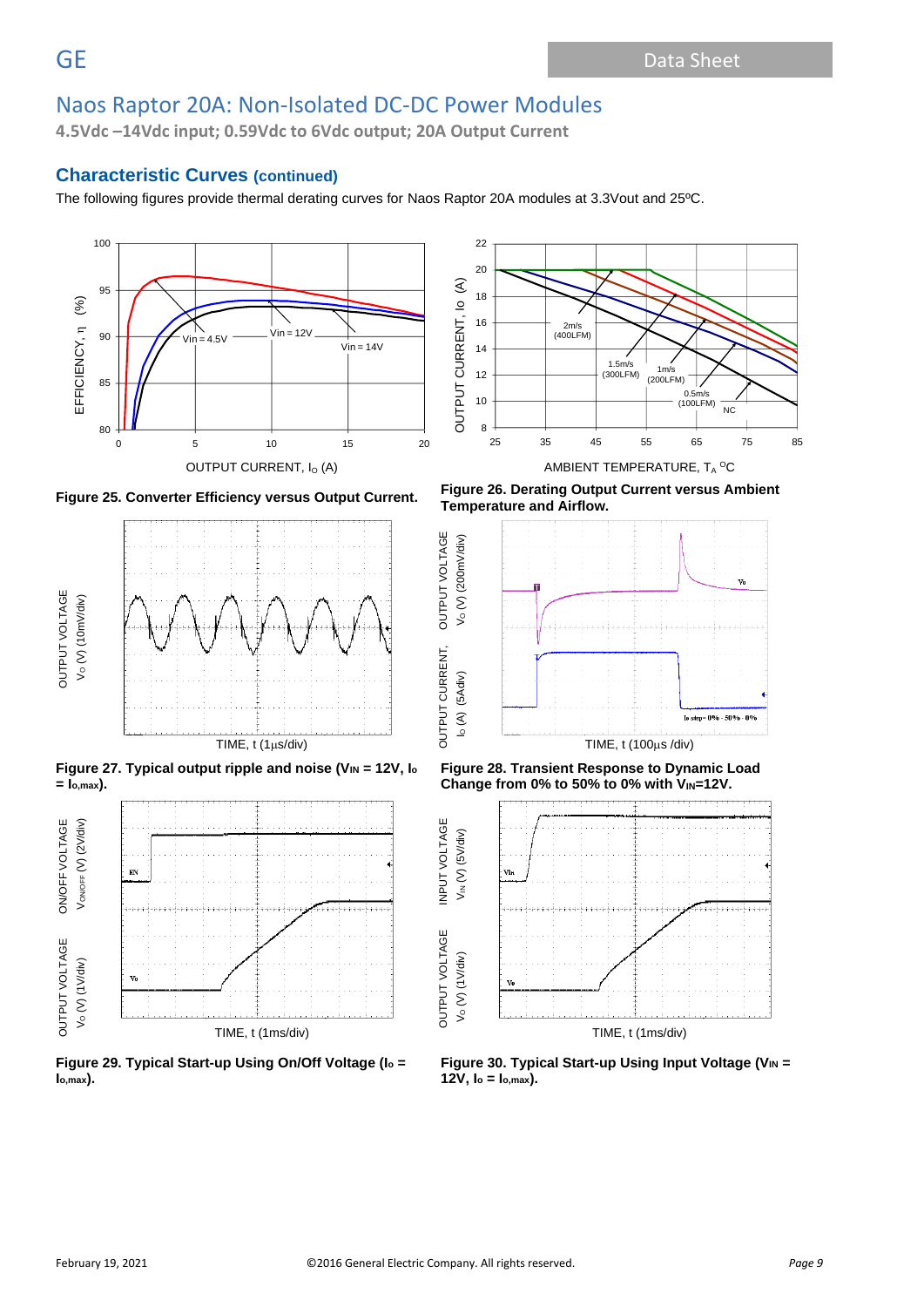**4.5Vdc –14Vdc input; 0.59Vdc to 6Vdc output; 20A Output Current**

### **Characteristic Curves (continued)**

The following figures provide thermal derating curves for Naos Raptor 20A modules at 5Vout and 25ºC.













**Figure 35. Typical Start-up Using On/Off Voltage (I<sup>o</sup> = Io,max).**

**Figure 31. Converter Efficiency versus Output Current. Figure 32. Derating Output Current versus Ambient Temperature and Airflow.**







**Figure 36. Typical Start-up Using Input Voltage (VIN = 12V, I<sup>o</sup> = Io,max).**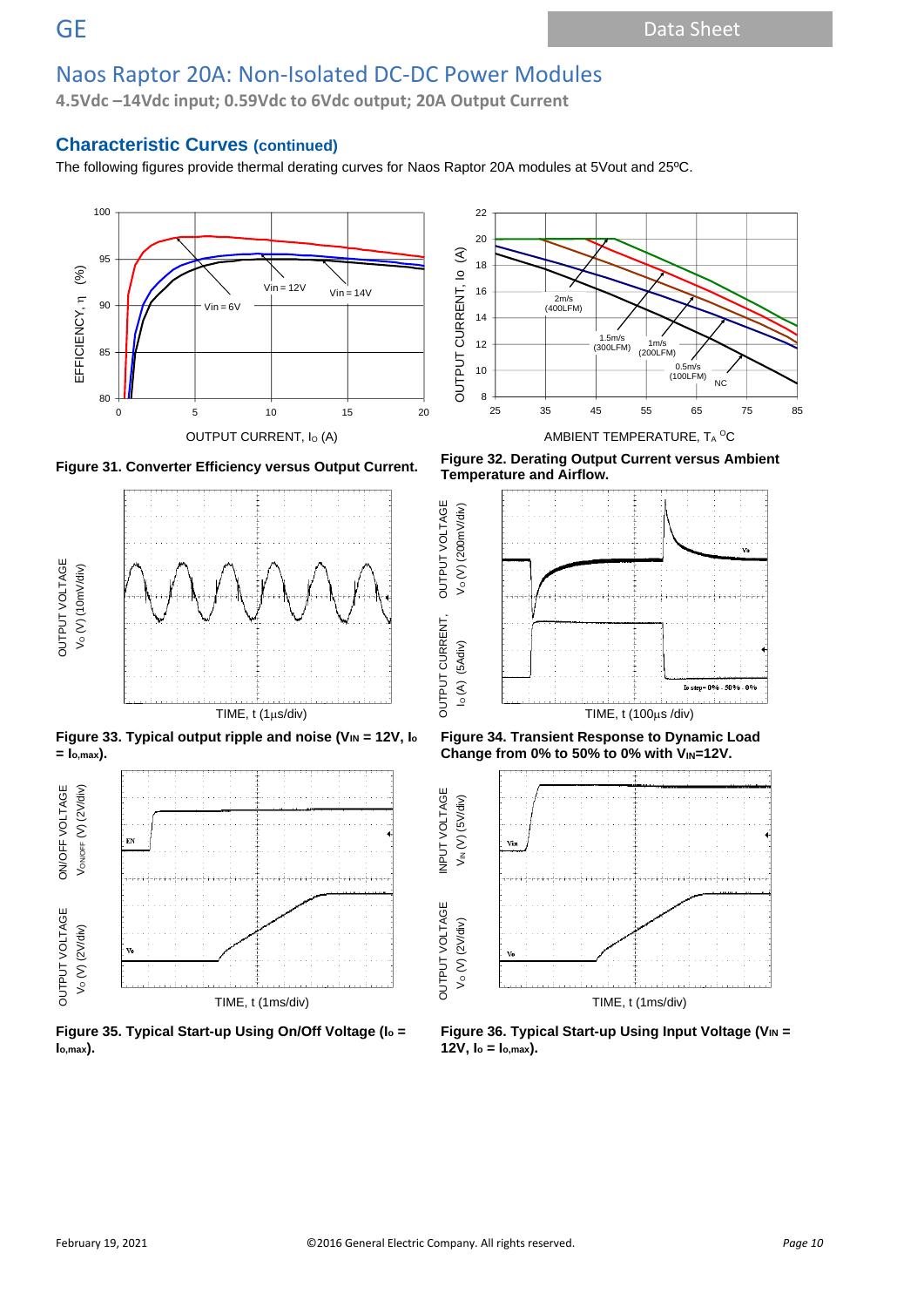**4.5Vdc –14Vdc input; 0.59Vdc to 6Vdc output; 20A Output Current**

### **Characteristic Curves (continued)**

The following figures provide thermal derating curves for Naos Raptor 20A modules at 6Vout and 25ºC.









**Figure 39. Typical output ripple and noise (VIN = 12V, I<sup>o</sup> = Io,max).**



**Figure 41. Typical Start-up Using On/Off Voltage (I<sup>o</sup> = Io,max).**

**Figure 37. Converter Efficiency versus Output Current. Figure 38. Derating Output Current versus Ambient Temperature and Airflow.**



**Figure 40. Transient Response to Dynamic Load**  Change from 0% to 50% to 0% with  $V_{\text{IN}}$ =12V.



**Figure 42. Typical Start-up Using Input Voltage (VIN = 12V, I<sup>o</sup> = Io,max).**

**OUTPUT VOLTAGE** 

INPUT VOLTAGE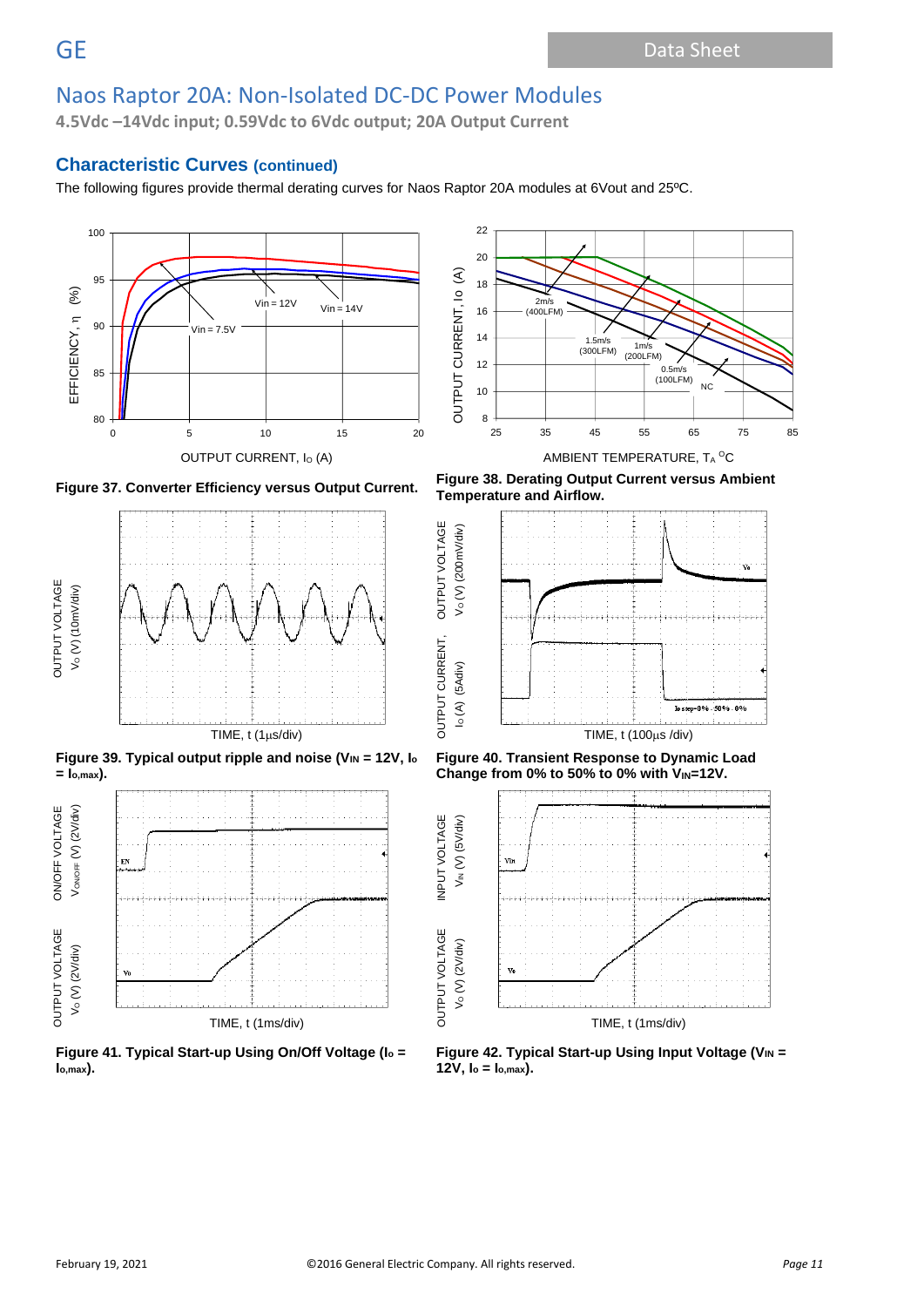**4.5Vdc –14Vdc input; 0.59Vdc to 6Vdc output; 20A Output Current**

### **Test Configurations**



NOTE: Measure input reflected ripple current with a simulated source inductance (L<sub>TEST</sub>) of 1μH. Capacitor C<sub>s</sub> offsets<br>possible battery impedance. Measure current as shown above.

#### **Figure 43. Input Reflected Ripple Current Test Setup.**



terminals, as shown above. If sockets are used then Kelvin connections are required at the module terminals to avoid measurement errors due to socket contact resistance.

**Figure 44. Output Ripple and Noise Test Setup.**



#### **Figure 45. Output Voltage and Efficiency Test Setup.**



### **Design Considerations**

#### **Input Filtering**

The Naos Raptor 20A module should be connected to a lowimpedance source. A highly inductive source can affect the stability of the module. An input capacitance must be placed directly adjacent to the input pin of the module, to minimize input ripple voltage and ensure module stability.

To minimize input voltage ripple, low-ESR ceramic or polymer capacitors are recommended at the input of the module. Figure 46 shows the input ripple voltage for various output voltages at 20A of load current with 2x22 µF or 4x22 µF ceramic capacitors and an input of 12V.



**Figure 46. Input ripple voltage for various output voltages with 2x22 µF or 4x22 µF ceramic capacitors at the input (20A load). Input voltage is 12V.**

#### **Output Filtering**

The Naos Raptor 20A modules are designed for low output ripple voltage and will meet the maximum output ripple specification with no external capacitors. However, additional output filtering may be required by the system designer for a number of reasons. First, there may be a need to further reduce the output ripple and noise of the module. Second, the dynamic response characteristics may need to be customized to a particular load step change.

To reduce the output ripple and improve the dynamic response to a step load change, additional capacitance at the output can be used. Low ESR ceramic and polymer are recommended to improve the dynamic response of the module. For stable operation of the module, limit the capacitance to less than the maximum output capacitance as specified in the electrical specification table. Optimal performance of the module can be achieved by using the Tunable Loop™ feature described later in this data sheet.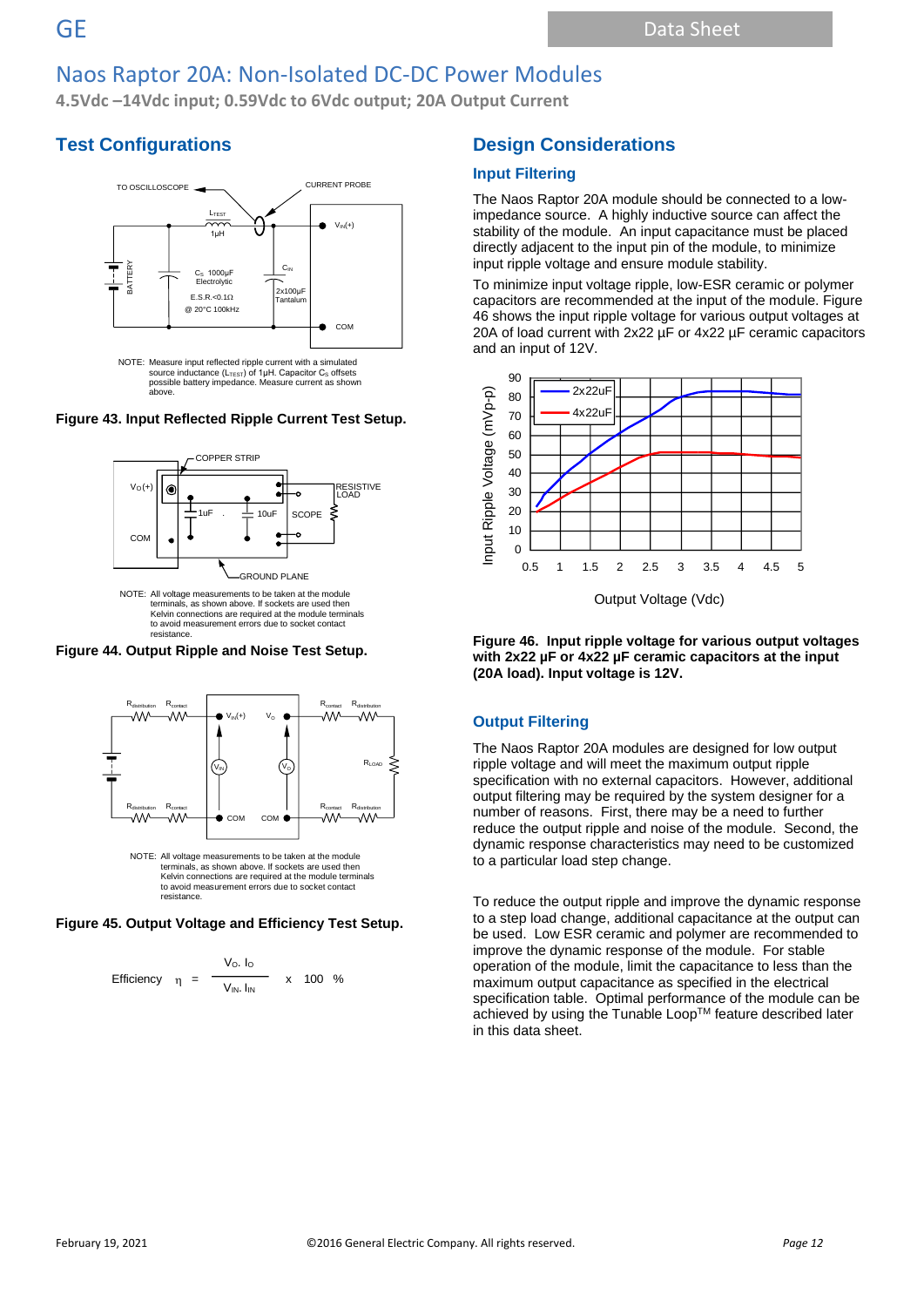**4.5Vdc –14Vdc input; 0.59Vdc to 6Vdc output; 20A Output Current**

# **Safety Considerations**

For safety agency approval the power module must be installed in compliance with the spacing and separation requirements of the end-use safety agency standards, i.e., UL ANSI/UL 62368-1 and CAN/CSA C22.2 No. 62368-1 Recognized, DIN VDE 0868-1/A11:2017 (EN62368-1:2014/A11:2017)

For the converter output to be considered meeting the requirements of safety extra-low voltage (SELV) or ES1, the input must meet SELV/ES1 requirements. The power module has extra-low voltage (ELV) outputs when all inputs are ELV.

An input fuse for the module is recommended. Due to the wide input voltage and output voltage ranges of the module, different fuse ratings are recommended as shown in Table 1. These are suggested "maximum" fuse ratings. However, for optimum circuit protection, the fuse value should not be any larger than required in the end application. As an option to using a fuse, no fuse is required, if the module is

- 1. powered by a power source with current limit protection set point less than the protection device value listed in Table 1, and
- 2. the module is evaluated in the end-use equipment. **Table 1.**

| .                |                             |     |                                              |     |  |  |  |
|------------------|-----------------------------|-----|----------------------------------------------|-----|--|--|--|
| Input<br>Voltage | <b>Output Voltage (VDC)</b> |     |                                              |     |  |  |  |
| (VDC)            |                             |     | 0.59 to 1.3 1.31 to 2.7 2.71 to 5.0 5.1 to 6 |     |  |  |  |
| 10.1 to 14       | 5Α                          | 10A | 15A                                          | 20A |  |  |  |
| 6.51 to 10       | 6.3A                        | 15A | 25A                                          | 30A |  |  |  |
| 4.5 to 6.5       | 10A                         | 20A | 30A                                          | NA  |  |  |  |

### **Feature Descriptions**

#### **Remote On/Off**

The Naos Raptor 20A modules feature an On/Off pin with positive logic for remote On/Off operation. If not using the On/Off pin, leave the pin open (the module will be ON, except for the -49 option modules where leaving the pin open will cause the module to remain OFF). The On/Off signal ( $V_{On/Off}$ ) is referenced to ground.

During a Logic High on the On/Off pin, the module remains ON. During Logic-Low, the module is turned OFF.



**Figure 47. Remote On/Off Implementation. Components R2 and C1 are only present in the -49Z option module.**

#### **Overcurrent Protection**

To provide protection in a fault (output overload) condition, the unit is equipped with internal current-limiting circuitry and can endure current limiting continuously. At the point of current-limit inception, the unit enters hiccup mode. The unit operates normally once the output current is brought back into its specified range. The typical average output current during hiccup is 10% of  $I_{o,max}$ .

### **Overtemperature Protection**

To provide protection in a fault condition, these modules are equipped with a thermal shutdown circuit. The unit will shut down if the overtemperature threshold of 130ºC is exceeded at the thermal reference point T<sub>ref</sub>. The thermal shutdown is not intended as a guarantee that the unit will survive temperatures beyond its rating. Once the unit goes into thermal shutdown it will then wait to cool before attempting to restart.

### **Input Undervoltage Lockout**

At input voltages below the input undervoltage lockout limit, module operation is disabled. The module will begin to operate at an input voltage above the undervoltage lockout turn-on threshold.

### **Feature Descriptions (continued)**

#### **Power Good**

The Naos Raptor 20A modules provide a Power Good Status signal that indicates whether or not the power module is functioning properly.

PwGood is a power good signal implemented with an opencollector output to indicate that the output voltage is within the regulation limits of the power module. The PwGood signal will be de-asserted to a low state If any condition such as over-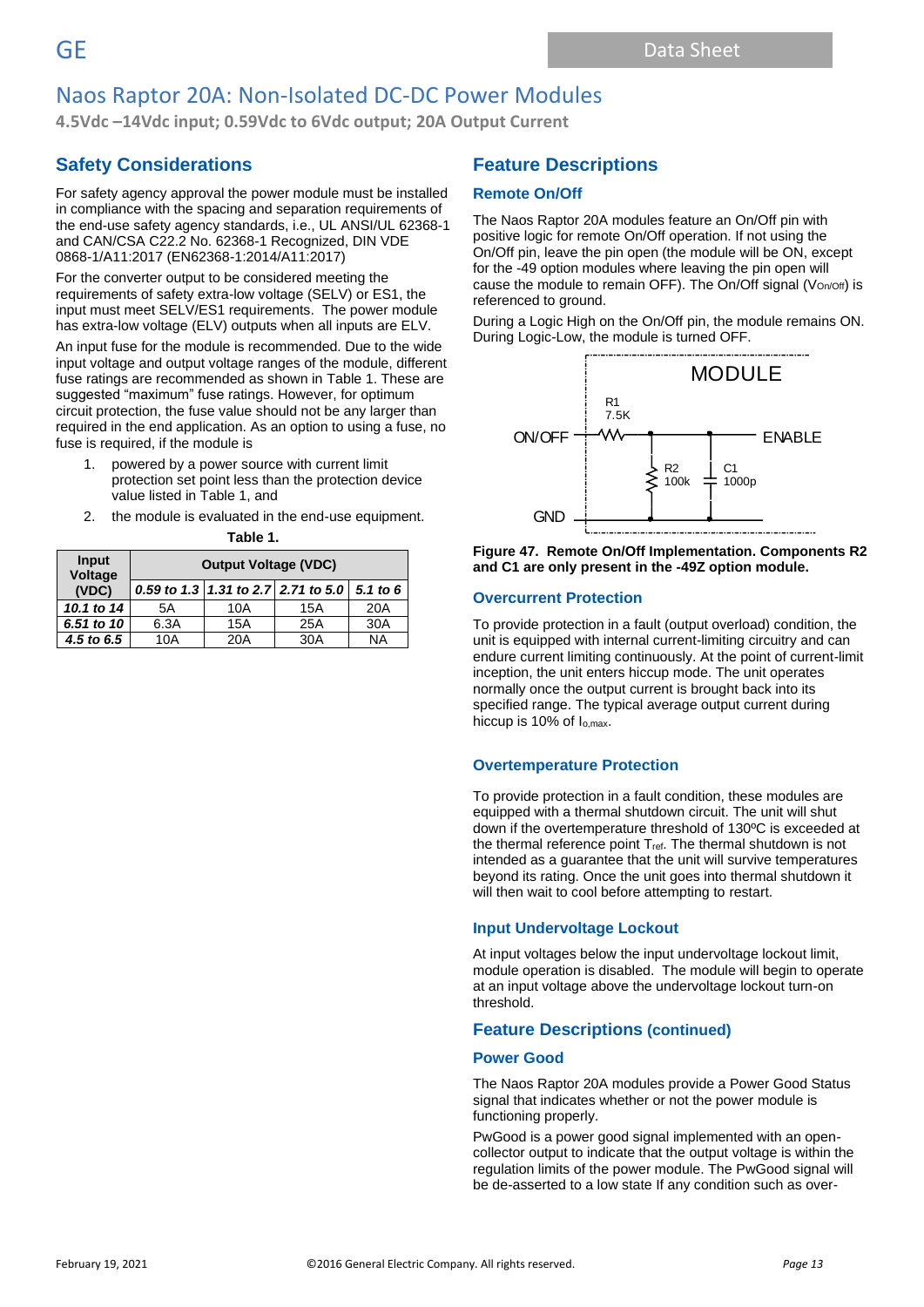**4.5Vdc –14Vdc input; 0.59Vdc to 6Vdc output; 20A Output Current**

temperature, over-current, or over-voltage occurs which would result in the output voltage going out of range.

#### **Output Voltage Programming**

The output voltage of the Naos Raptor 20A module can be programmed to any voltage from 0.59Vdc to 6Vdc by connecting a resistor between the Trim+ and Trim– pins of the module. Certain restrictions apply on the output voltage set point depending on the input voltage. These are shown in the Output Voltage vs. Input Voltage Set Point Area plot in Fig. 48. The Upper Limit curve shows that for output voltages of 0.9V and lower, the input voltage must be lower than the maximum of 14V. The Lower Limit curve shows that for output voltages of 3.8V and higher, the input voltage needs to be larger than the minimum of 4.5V.



#### **Figure 48. Output Voltage vs. Input Voltage Set Point Area plot showing limits where the output voltage can be set for different input voltages.**

Without an external resistor between Trim+ and Trim– pins, the output of the module will be 0.59Vdc. To calculate the value of the trim resistor, *Rtrim* for a desired output voltage, use the following equation:

$$
Rtrim = \frac{1.182}{(Vo - 0.591)}k\Omega
$$

*Rtrim* is the external resistor in kΩ

*Vo* is the desired output voltage

Table 2 provides Rtrim values required for some common output voltages.

| н<br>. .<br>٠ | U. |  |
|---------------|----|--|
|               |    |  |

| $V_{O, set}(V)$ | $Rtrim (K\Omega)$ |
|-----------------|-------------------|
| 0.59            | Open              |
| 1.0             | 2.89              |
| 1.2             | 1.941             |
| 1.5             | 1.3               |
| 1.8             | 0.978             |
| 2.5             | 0.619             |
| 3.3             | 0.436             |
| 5.0             | 0.268             |
| 6.0             | 0.219             |

By using a ±0.5% tolerance trim resistor with a TC of ±25ppm, a set point tolerance of  $\pm 1.5\%$  can be achieved as specified in the electrical specification. The POL Programming Tool available at www.lineagepower.com under the Design Tools section, helps determine the required trim resistor needed for a specific output voltage.

Note: Vin ≥ 130% of Vout at the module output pin.



**Figure 49. Circuit configuration for programming output voltage using an external resistor.**

#### **Voltage Margining**

Output voltage margining can be implemented in the Naos Raptor 20A modules by connecting a resistor, Rmargin-up, from the Trim+ pin to the Trim– pin for margining-up the output voltage and by connecting a resistor, Rmargin-down, from the Trim+ pin to the output pin for margining-down. Figure 50 shows the circuit configuration for output voltage margining. The POL Programming Tool, available at www.lineagepower.com under the Design Tools section, also calculates the values of Rmargin-up and Rmargin-down for a specific output voltage and % margin. Please consult your local GE CRITICAL POWER technical representative for additional details.



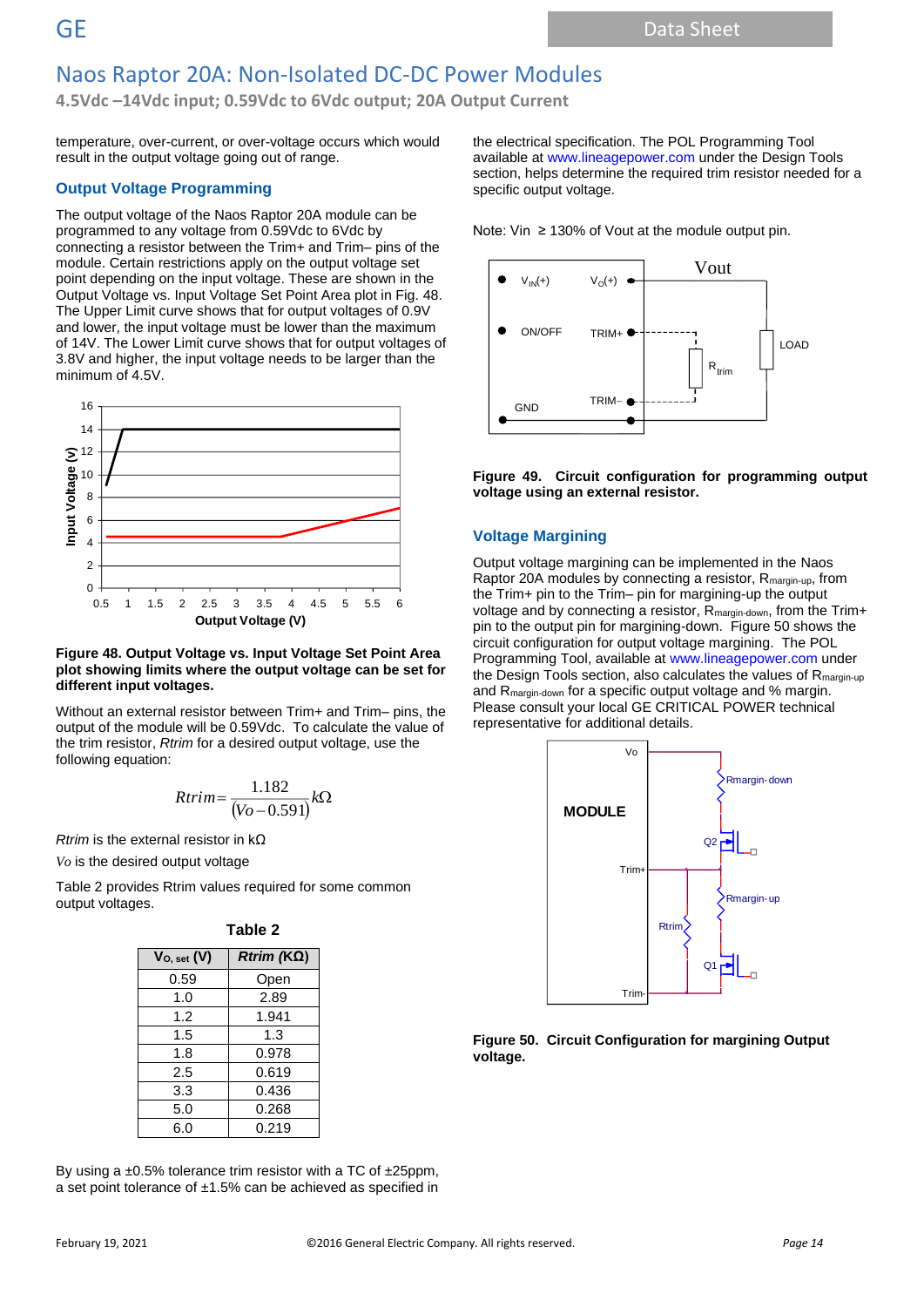**4.5Vdc –14Vdc input; 0.59Vdc to 6Vdc output; 20A Output Current**

#### **Monotonic Start-up and Shutdown**

The Naos Raptor 20A modules have monotonic start-up and shutdown behavior for any combination of rated input voltage, output current and operating temperature range.

### **Tunable LoopTM**

The Naos Raptor 20A modules have a new feature that optimizes transient response of the module called Tunable LoopTM. External capacitors are usually added to improve output voltage transient response due to load current changes. Sensitive loads may also require additional output capacitance to reduce output ripple and noise. Adding external capacitance however affects the voltage control loop of the module, typically causing the loop to slow down with sluggish response. Larger values of external capacitance could also cause the module to become unstable.

To use the additional external capacitors in an optimal manner, the Tunable Loop™ feature allows the loop to be tuned externally by connecting a series R-C between the SENSE and TRIM pins of the module, as shown in Fig. 51. This R-C allows the user to externally adjust the voltage loop feedback compensation of the module to match the filter network connected to the output of the module.

Recommended values of R<sub>TUNE</sub> and C<sub>TUNE</sub> are given in Tables 3 and 4. Table 3 lists recommended values of RTUNE and CTUNE in order to meet 2% output voltage deviation limits for some common output voltages in the presence of a 5A to 10A step change (50% of full load), with an input voltage of 12V. Table 4 shows the recommended values of R<sub>TUNE</sub> and C<sub>TUNE</sub> for different values of ceramic output capacitors up to 1000uF, again for an input voltage of 12V. The value of R<sub>TUNE</sub> should never be lower than the values shown in Tables 3 and 4. Please contact your GE CRITICAL POWER technical representative to obtain more details of this feature as well as for guidelines on how to select the right value of external R-C to tune the module for best transient performance and stable operation for other output capacitance values.



**Figure. 51. Circuit diagram showing connection of RTUME and CTUNE to tune the control loop of the module.**

**Table 3. Recommended values of RTUNE and CTUNE to obtain transient deviation of 2% of Vout for a 10A step load with Vin=12V.**

| Vout                | 5V                    | 3.3V               | 2.5V                                           | <b>1.8V</b>        | 1.2V               | 0.69V                       |
|---------------------|-----------------------|--------------------|------------------------------------------------|--------------------|--------------------|-----------------------------|
| Cext                | $330\mu F$<br>Polymer |                    | 4x47uF 2x47uF<br>330µF 2x330µF 3x330µF Polymer | $6x47\mu F$        |                    | 7x330µF 23x330µF<br>Polymer |
| $R$ <sub>TUNE</sub> | 75                    | 51                 | 51                                             | 51                 | 51                 | 31                          |
| $C_{\text{TUNE}}$   | 100 <sub>n</sub> F    | 150 <sub>n</sub> F | 220 <sub>n</sub> F                             | 330 <sub>n</sub> F | 330 <sub>n</sub> F | 330 <sub>n</sub> F          |
| Δ٧                  | 94mV                  | 66mV               | 50 <sub>m</sub> V                              | 36mV               | 24mV               | 12mV                        |

**Table 4. General recommended values of of RTUNE and CTUNE for Vin=12V and various external ceramic capacitor combinations.**

|                     |      |      |      | Cext   2x47uF   4x47uF   6x47uF   10x47uF   20x47uF   30x47uF |      |      |
|---------------------|------|------|------|---------------------------------------------------------------|------|------|
| $R$ <sub>TUNE</sub> | 75   | 75   | 75   | 51                                                            | 51   | 51   |
| $C_{\text{TUNE}}$   | 15nF | 27nF | 33nF | 47nF                                                          | 68nF | 82nF |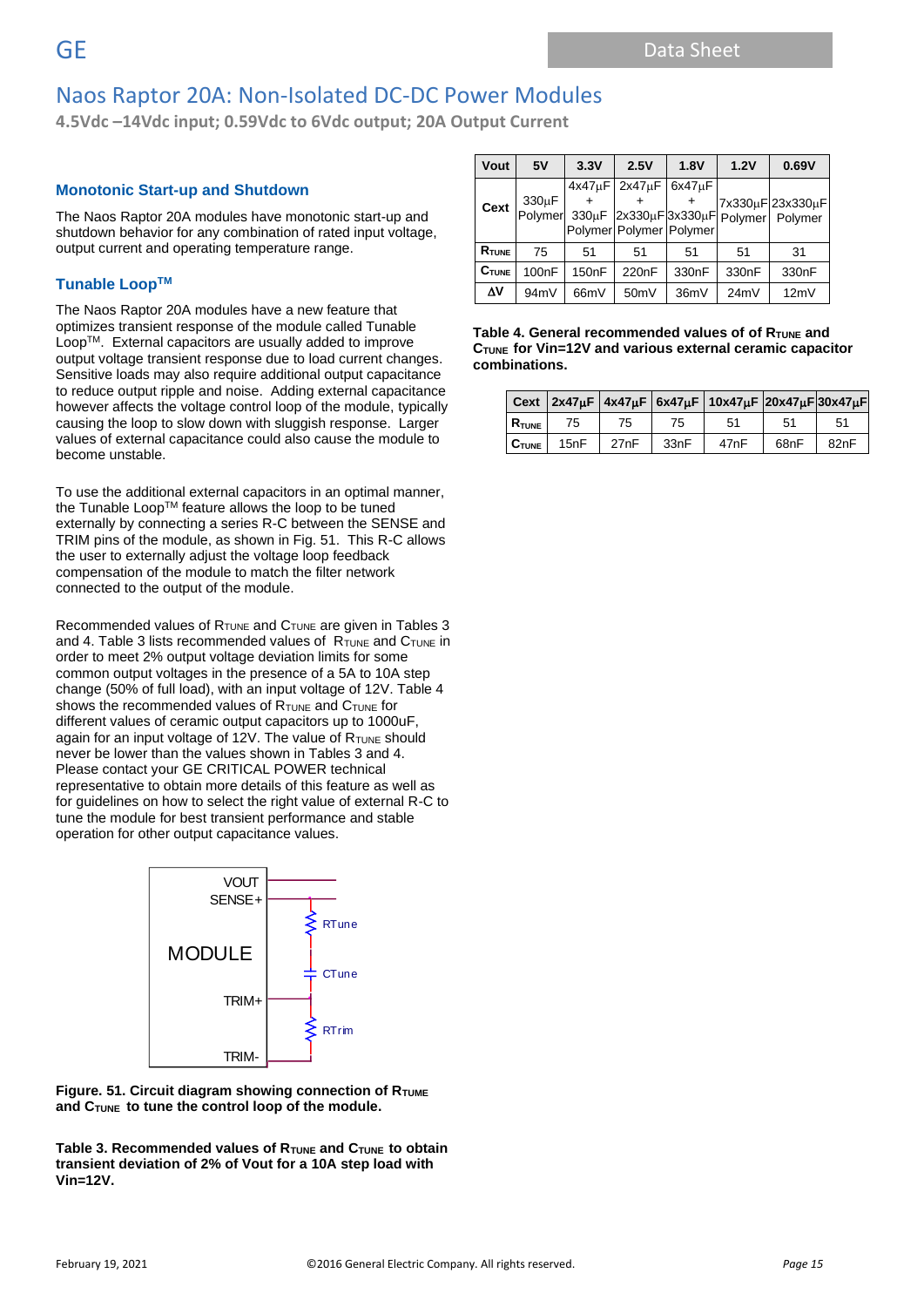**4.5Vdc –14Vdc input; 0.59Vdc to 6Vdc output; 20A Output Current**

### **Thermal Considerations**

Power modules operate in a variety of thermal environments; however sufficient cooling should always be provided to help ensure reliable operation.

Considerations include ambient temperature, airflow, module power dissipation, and the need for increased reliability. A reduction in the operating temperature of the module will result in an increase in reliability. The thermal data presented here is based on physical measurements taken in a wind tunnel. The test set-up is shown in Figure 52. The preferred airflow direction for the module is in Figure 53.



**Figure 52. Thermal Test Set-up.**

The thermal reference point,  $T_{ref}$  used in the specifications is shown in Figure 53. For reliable operation this temperatures should not exceed 122°C.

The output power of the module should not exceed the rated power of the module (Vo,set x Io,max).

Please refer to the Application Note "Thermal Characterization Process For Open-Frame Board-Mounted Power Modules" for a detailed discussion of thermal aspects including maximum device temperatures.



**Figure 53. Temperature measurement location Tref.**

#### **Heat Transfer via Convection**

Increased airflow over the module enhances the heat transfer via convection. Thermal derating curves showing the maximum output current that can be delivered at different local ambient temperatures (TA) for airflow conditions ranging from natural convection and up to 2m/s (400 ft./min) are shown in the Characteristics Curves section.

### **Post solder Cleaning and Drying Considerations**

Post solder cleaning is usually the final circuit-board assembly process prior to electrical board testing. The result of inadequate cleaning and drying can affect both the reliability of a power module and the testability of the finished circuit-board assembly. For guidance on appropriate soldering, cleaning and drying procedures, refer to *Board Mounted Power Modules: Soldering and Cleaning* Application Note.

### **Through-Hole Lead-Free Soldering Information**

These RoHS-compliant through-hole products use the SAC (Sn/Ag/Cu) Pb-free solder and RoHS-compliant components. They are designed to be processed through single or dual wave soldering machines. The pins have an RoHS-compliant finish that is compatible with both Pb and Pb-free wave soldering processes. A maximum preheat rate of 3°C/s is suggested. The wave preheat process should be such that the temperature of the power module board is kept below  $210^{\circ}$ C. For Pb solder, the recommended pot temperature is 260°C, while the Pb-free solder pot is 270°C max. Not all RoHS-compliant through-hole products can be processed with paste-through-hole Pb or Pbfree reflow process. If additional information is needed, please consult with your GE CRITICAL POWER technical representative for more details.

### **Mechanical Outline**

Dimensions are in inches and (millimeters).

Tolerances: x.x mm  $\pm$  0.5 mm (x.xx in.  $\pm$  0.02 in.) [unless otherwise indicated]

x.xx mm  $\pm$  0.25 mm (x.xxx in  $\pm$  0.010 in.)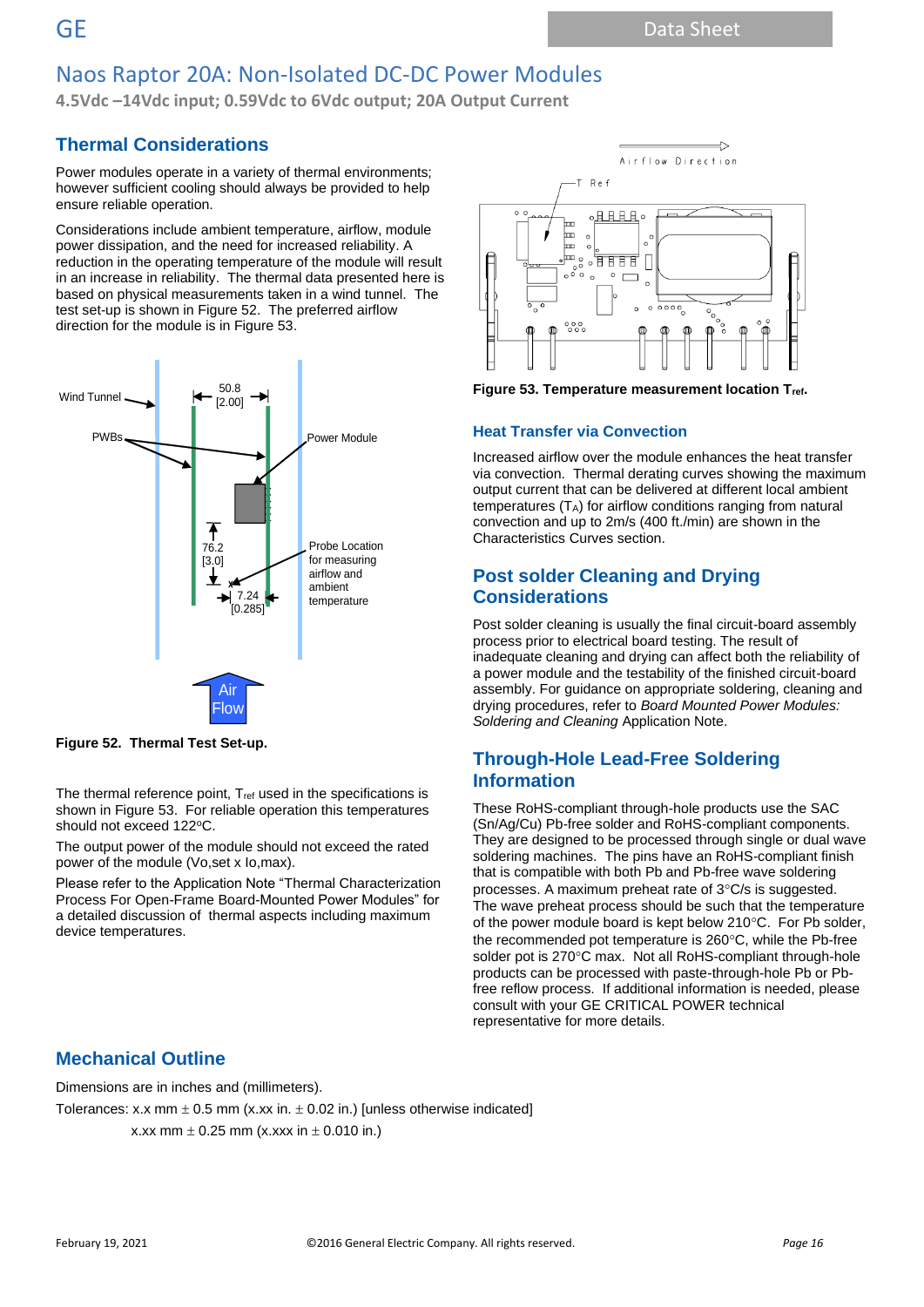**4.5Vdc –14Vdc input; 0.59Vdc to 6Vdc output; 20A Output Current**

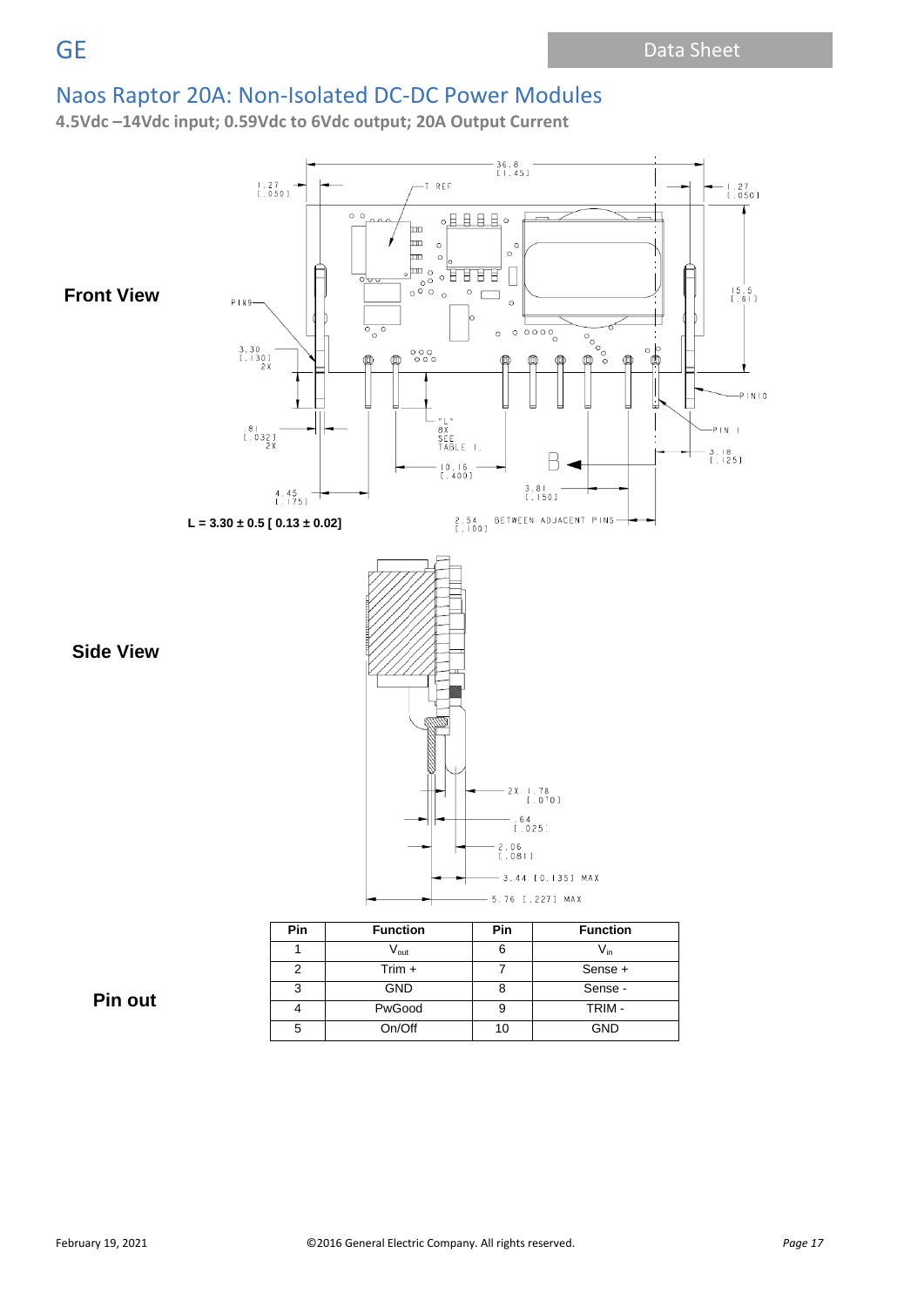Pin 1

 $\infty$ 34.

 $\infty$ 

36

29.85<br>32.39

# Naos Raptor 20A: Non-Isolated DC-DC Power Modules

 $\circ$  c

 $\circ$ 

 $\circ$ 

 $\sim$ 

 $\bigcirc$ 

 $72$ 

 $\frac{8}{2}$ 

ᆖ m

້。ິ  $\circ$ 

ၜၜၜ

ष्ठ ष्ठ ष्ठ L

 $\circ$ 

 $\bullet$ 

 $42$ 

 $\infty$ 

 $\circ$   $\circ$   $\circ$   $\circ$ 

96<br>50

 $20.$ 

 $\overset{\circ}{\bullet}$   $\overset{\circ}{\bullet}$ 

 $26.04$ 

 $\circ$ 

**4.5Vdc –14Vdc input; 0.59Vdc to 6Vdc output; 20A Output Current**

### **Mechanical Outline - No Outrigger pins ( –Y version)**

Dimensions are in inches and (millimeters).

Tolerances: x.x mm  $\pm$  0.5 mm (x.xx in.  $\pm$  0.02 in.) [unless otherwise indicated]

x.xx mm  $\pm$  0.25 mm (x.xxx in  $\pm$  0.010 in.)

 $15.5 -$ 

 $3.4$ 

 $.00$ 

![](_page_17_Figure_8.jpeg)

![](_page_17_Figure_9.jpeg)

![](_page_17_Figure_10.jpeg)

![](_page_17_Figure_11.jpeg)

| <b>Pin</b> | <b>Function</b>  | Pin | <b>Function</b> |
|------------|------------------|-----|-----------------|
|            | V <sub>out</sub> |     | V <sub>in</sub> |
|            | Trim +           |     | Sense +         |
|            | <b>GND</b>       |     | Sense -         |
|            | PwGood           |     |                 |
| 5          | On/Off           |     |                 |

 **Pin out**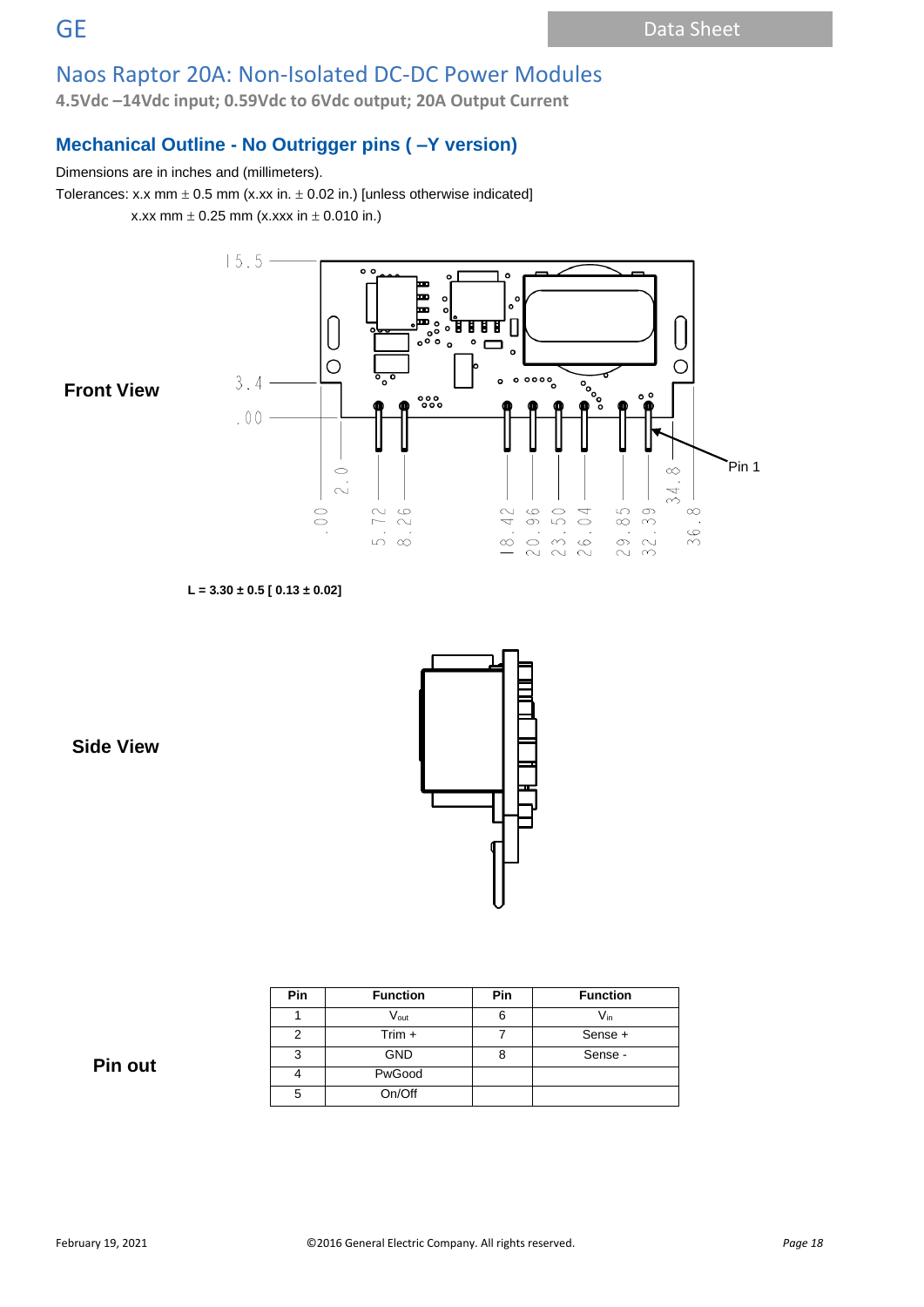**4.5Vdc –14Vdc input; 0.59Vdc to 6Vdc output; 20A Output Current**

# **Recommended Pad Layout**

Dimensions are in millimeters and (inches).

Tolerances: x.x mm  $\pm$  0.2 mm (x.xx in.  $\pm$  0.02 in.) [unless otherwise indicated]

x.xx mm  $\pm$  0.12 mm (x.xxx in  $\pm$  0.005 in.)

![](_page_18_Figure_8.jpeg)

| Pin | <b>Function</b>             | Pin | <b>Function</b> |
|-----|-----------------------------|-----|-----------------|
|     | $\mathsf{V}_{\mathsf{out}}$ | 6   | $V_{in}$        |
| っ   | $Tim +$                     |     | Sense +         |
| 3   | <b>GND</b>                  | 8   | Sense -         |
|     | PwGood                      |     |                 |
| 5   | On/Off                      |     |                 |